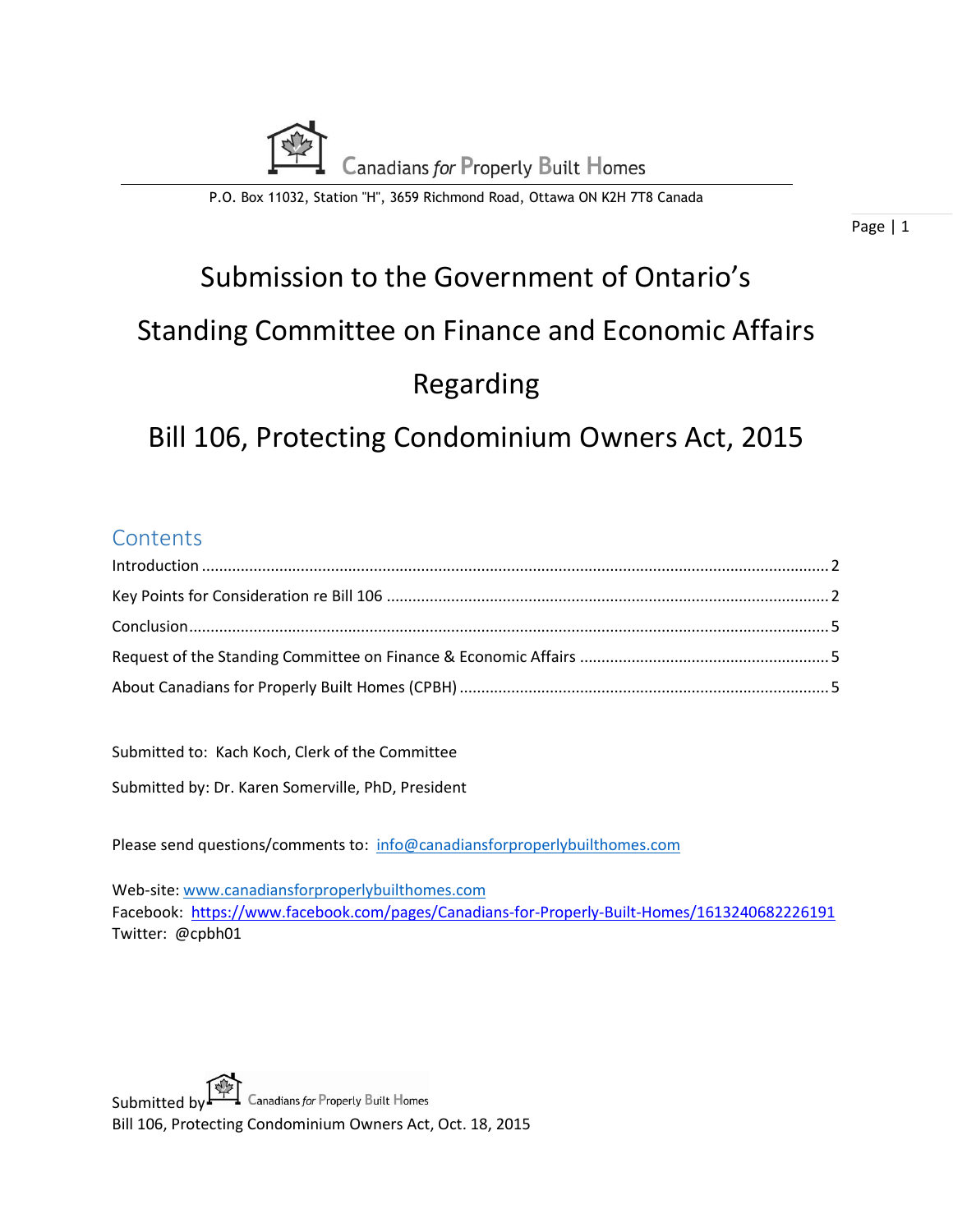## <span id="page-1-0"></span>Introduction

Canadians for Properly Built Homes (CPBH) appreciates the opportunity to make this submission regarding Bill 106, Protecting Condominium Owners Act, 2015. It is recognized that Bill 106 includes a broad range of issues relating to condominiums. This submission is restricted to matters that concern CPBH's Mission (#2) and Vision – in relation to consumer protection for condominium owners.

Page | 2

#### **CPBH's Mission**

- 1. To increase consumer awareness of the residential building industry standards and regulations and related issues;
- *2. To work with the municipal, provincial, territorial and federal governments to promote greater consumer protection legislation and better standards and practices in relation to the residential housing industry in Canada; and*
- 3. To influence positive changes in residential building codes across Canada.

#### **CPBH's Vision**

Healthy, safe, durable, energy efficient residential housing for Canadians.

## <span id="page-1-1"></span>Key Points for Consideration re Bill 106

- In order to protect condominium owners, it is imperative that Bill 106 be modified to address serious issues concerning unscrupulous builders, shoddy construction and inadequate consumer protection. In order to accomplish this, Tarion reform must be addressed in Bill 106.
- Tarion is both the regulator of the industry and provider of home warranty. The board of Tarion continues to be dominated by the building industry. Many refer to Tarion as the "puppet of the building industry" and feel that Tarion often protects builders rather than consumers.
	- o As noted by MPP Singh in the debate concerning Bill 106: *"You have a warranty program which is supposed to protect the consumer who has bought a home from a home builder, and in the organization that provides them with the warranty, half of the board members are made up of home builders. So how would there be any accountability?.....It makes absolutely no sense that Tarion is controlled by the industry that it's supposed to regulate. Think about that for a second.... ".*
- There are good builders, but there are also poor and marginal builders. Consumers continue to have no objective, reliable means of knowing who the good builders are. In Ontario, Tarion has this information, but continues to refuse to provide full transparency to consumers.
	- o As noted in a July 8, 2013 Toronto Star article **<http://tinyurl.com/myb7fg8>** : *"Consumers should have easy access to information about a builder's record to help them make informed buying decisions," Consumer Services Minister Tracy MacCharles said in response to the*

Submitted by  $\begin{array}{ccc} \stackrel{\cdots}{\longrightarrow} \end{array}$  Canadians for Properly Built Homes Bill 106, Protecting Condominium Owners Act, Oct. 18, 2015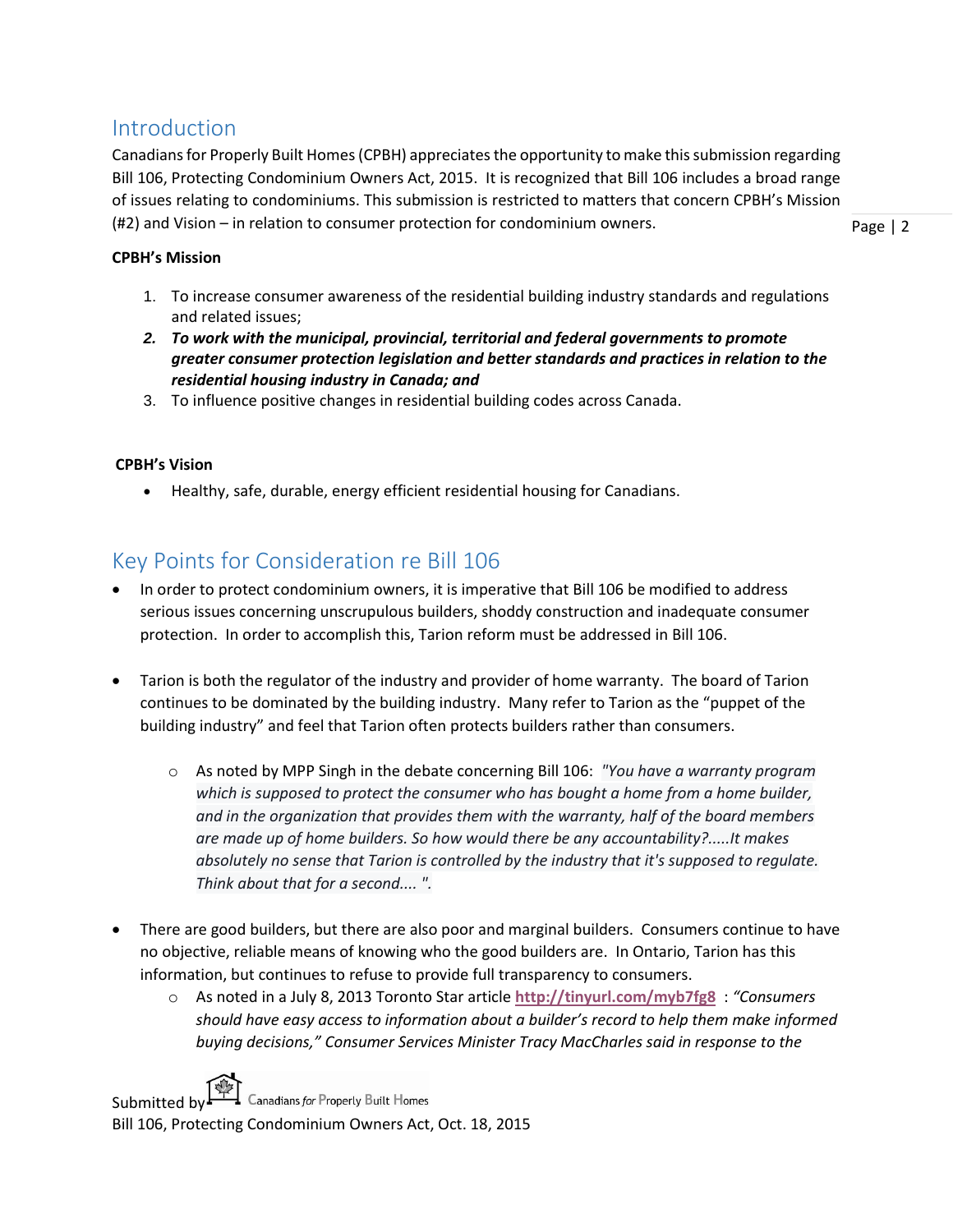*Star's findings. "One of the cornerstones of consumer protection is information and transparency."* But, more than two years later, this cornerstone is still missing from Tarion.

- Tarion conducts an annual client survey, and there are numerous findings of concern revealed in the survey results. For example, approximately 60,000 families are dissatisfied with Tarion. The problems with Tarion include issues with both the 1976 ONHWP legislation, and how Tarion is administering that legislation. Additional examples of key issues include:
	- $\circ$  As Tarion is a mandatory monopoly, there is little incentive for Tarion to meet consumers' evolving needs and expectations. While there have been some incremental changes over the decades, typically these changes have been very slow and woefully insufficient to meet consumers' needs and expectations.
	- o Tarion's 1976 Letters Patent say: *"through research programs, to achieve a progressive improvement in the quality of housing in Ontario in all its aspects*". There has been little evidence of this sort of research by Tarion in the past decade and the quality of housing continues to decline, e.g., as noted in this Financial Post article **<http://tinyurl.com/pp9jca5>** .
	- $\circ$  Tarion continues to refuse to operate transparently. Over the decades, many have recognized the culture of secrecy at Tarion, and that culture continues. For example:
		- A recent News Release issued by heating, ventilation and air conditioning expert Dara Bowser is headlined: *"Builder Sues Manufacturer of HVAC System Named in CTV-W5 Episode while Tarion Warranty Corp. Stonewalls on Sub-Standard Equipment Issue and Consumers Continue to Freeze in their Homes" :* <http://tinyurl.com/pwjxq3x>
		- **Many suspect that Tarion's bloated executive team members are over**compensated, but salaries and benefits are secret.
	- $\circ$  Tarion uses a regulation (that Tarion itself created and approved) to unreasonably limit timeframes for claims. In effect these timeframes, established through this regulation, can supersede Section 13(1)(a)(iii) of the Act that says that homes need to be constructed in accordance with the Ontario Building Code (OBC). (Many of the homeowner complaints received by CPBH about Tarion relate to violations of the OBC.) For a number of reasons, often the timeframes that Tarion has established for claims are insufficient in order for homeowners to detect the OBC violation and then make the claim to Tarion.
		- As one example, assume that two consecutive winters are relatively mild. Then, in year three of homeownership, there is a harsh winter and only at that point the homeowner realizes there is something wrong with the heating system. But Tarion's heating system warranty ends after two years.
		- Further, Tarion's timeframes for claims have fallen behind other new home warranties in Canada in a number of areas, e.g., BC and Alberta offer a maximum 10 year warranty on structural integrity but Tarion's structure warranty ends in seven

Submitted by  $\begin{array}{ccc} \stackrel{\cdots}{\longrightarrow} \end{array}$  Canadians for Properly Built Homes Bill 106, Protecting Condominium Owners Act, Oct. 18, 2015 Page | 3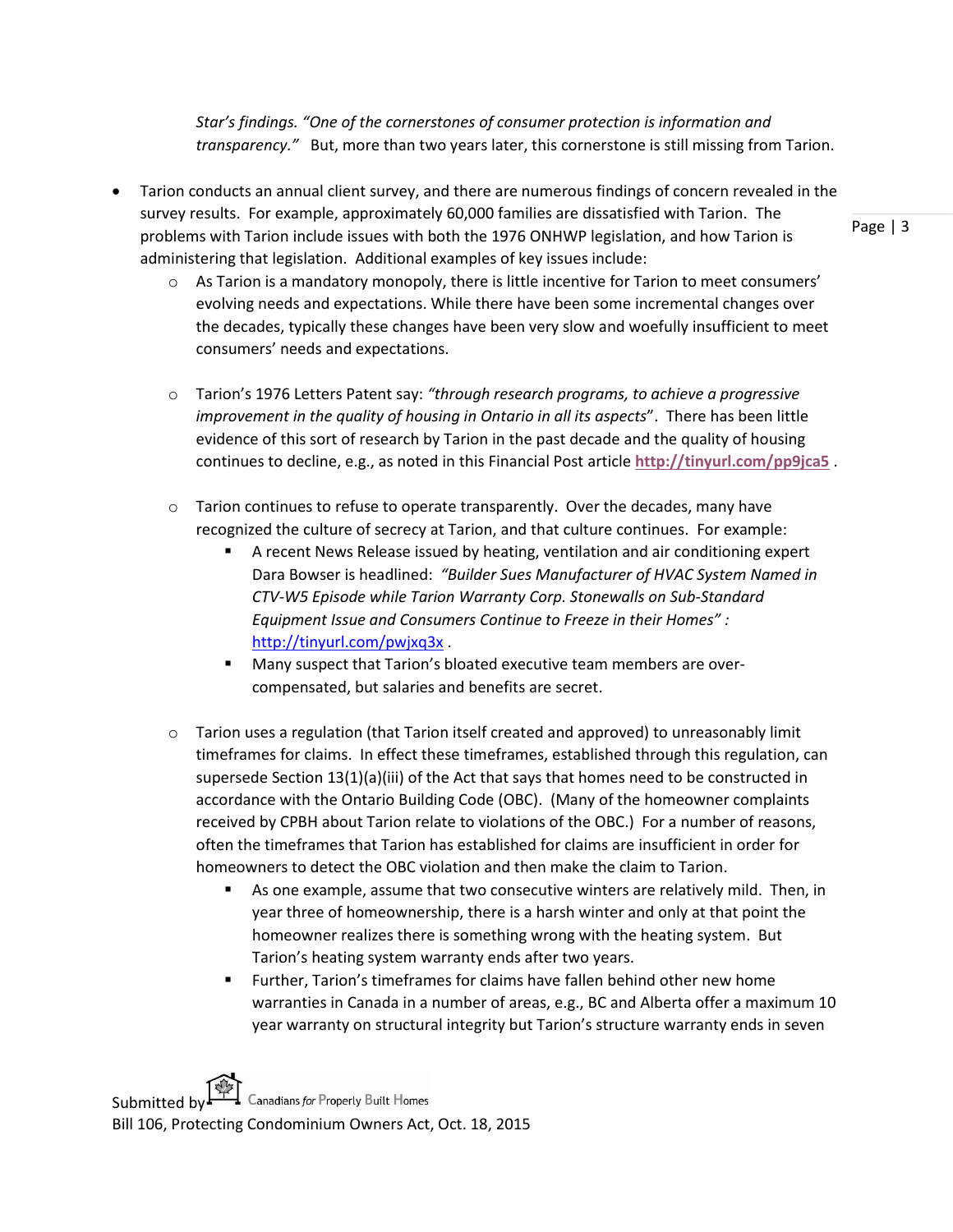years. BC and Alberta both offer five year warranty on the building envelope but Tarion's building envelope warranty ends at year two.

 Meanwhile, Tarion continues to accumulate considerable wealth - mainly through consumers' mandatory monopoly payments and investment income – while denying far too many homeowner claims, including claims for confirmed OBC violations.

Page | 4

- $\circ$  Tarion's maximum payout is only \$300,000 but the cost of the average home in the GTA is now over \$1 million according to the Toronto Star **<http://tinyurl.com/qbjp6qg> .**
- $\circ$  As noted earlier, Tarion is the regulator of the industry and determines who has the right to build in Ontario. There have been numerous reports in the media about serious shoddy construction issues, including falling glass from condos, consumers freezing and sweltering in homes that do not meet the Ontario Building Code, etc.
	- As one example, an adult daughter wrote to Government and Consumer Services Minister Orazietti earlier this year about her elderly parents living in "dangerous" conditions as they are freezing in a home that does not meet the minimum standards of the OBC. (This home has been tested by an expert and the results clearly show that the home does not come close to meeting the OBC requirements for heat.)
	- An article recently appeared in the Financial Post, which raised concerns about condominiums, shoddy construction, and as a result, the insurance industry being pushed away **[http://tinyurl.com/pp9jca5.](http://tinyurl.com/pp9jca5)** This Financial Post article notes water issues in particular. CPBH has received complaints from consumers about massive flooding and resulting mould as huge problems that no one will talk about concerning condos. Consumers advise that burst pipes in common areas can flood dozens of units, shut down elevators or flood garages even in new buildings. Suggested reasons for these problems include shoddy construction issues such as insufficient insulation, inadequate design, and poor pipe quality.
- $\circ$  Rather than focusing on properly regulating developers/builders, ensuring that homes meet the OBC, and protecting consumers, Tarion has gone astray with initiatives such as builders' awards, its recently announced Corporate Social Responsibility program, a bloated executive team structure, and accumulating excessive wealth for itself as a corporation.
- o Even though the Government of Ontario receives about \$250,000 annually from Tarion for an "oversight" fee, there is inadequate oversight of Tarion. Further, neither the Auditor General of Ontario nor the Ombudsman of Ontario has jurisdiction over Tarion.
- According to MPP Gelinas (Sept. 15, 2015 in the Ontario Legislature regarding Bill 106) there are seven class action suits by consumers against developers. Law suits are not the answer. Adequate consumer protection is urgently needed!

Submitted by  $\begin{array}{ccc} \stackrel{\cdots}{\longrightarrow} \end{array}$  Canadians for Properly Built Homes Bill 106, Protecting Condominium Owners Act, Oct. 18, 2015